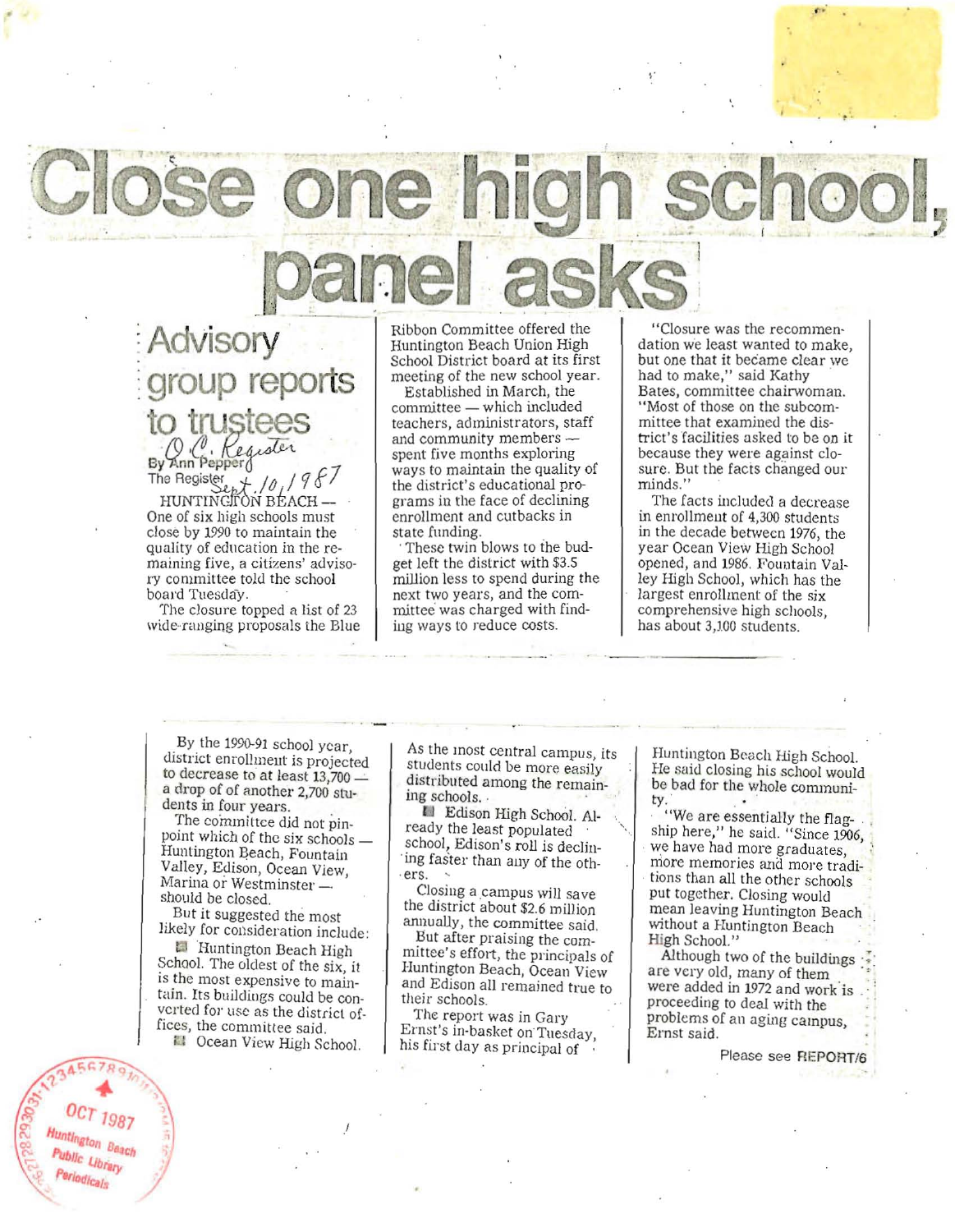## ) Sir

## FROM 1

"You can put me down as against closing Edison," Edison High School Principal Jack Kennedy said. "You don't close the best school in the state.

"But when you're a principal, you look at these things in a selfish way, and the committee looked at it in the way it should have. I'll need more time to study the report before I can comment fully," he said.

"I sure hope they don't close Ocean View," its principal, John Myers, said. "I think the Blue Ribbon Committee was

wise in recommending the con $cept$  — in naming three schools as possibilities (for closure) instead of just one.

"I've only had a chance to skim the report, but we had 2.550 students enrolled today, the same as last year," he said, indicating the need for a school at Ocean View's location.

But proposing that a school be closed was only the first item on the committee's list.

Few aspects of district life went untouched by the recommendations and several, such as one advising that vocational education be expanded, contradict current district policy. It was a difficult, often painful task, Bates said.

"As we studied the budget, it became clear there was no 'fat.' So none of these recommendations was easy to make and none was made lightly." she said.

The guiding principle for the committee was to keep cuts "as far away from the classroom as possible." But in some cases, the suggestions unavoidably involved curricula.

For example, the committee concluded that college-level classes should only be offered

when they attract a minimum of 20 students.

It also suggested that if recommended staff cuts are made, services should be cut instead of overburdening the remaining staff. To date, the district has attempted to maintain services although staffing has declined.

Principals' budgets, which have held steady since 1979, should be increased and used exclusively to improve student instruction, according to the report. Committee members also unanimously opposed the sale of any district property, at least for the present.

To be included in the list of

recommendations, each proposal had to receive the approval of the majority of the committee. Almost all of the 23 listed received unanimous or nearly unanimous endorsement.

The recommendation to close a school was approved with only a single negative vote.

"But we want to stress that these are only recommendations," Bates said. "The final decision on which proposals, if any of them, are adopted will be up to the Board of Trustees."

The board has several months to review the committee's report before the preliminary budget for 1988-89 is due.

"We worked very hard on this report," Bates said. "The volunteers on the committee spent many hours of their summer on it. Attendance was good at the meetings and discussions were serious. And although our task was unpleasant. I feel proud of the work we did."

The committee delivered responsible and responsive recommendations, board President Bounie Castrey said.

"Its members worked diligently; now (the board) will have to study the report in detail," she said.

Public hearings on the recommendations are to be scheduled.